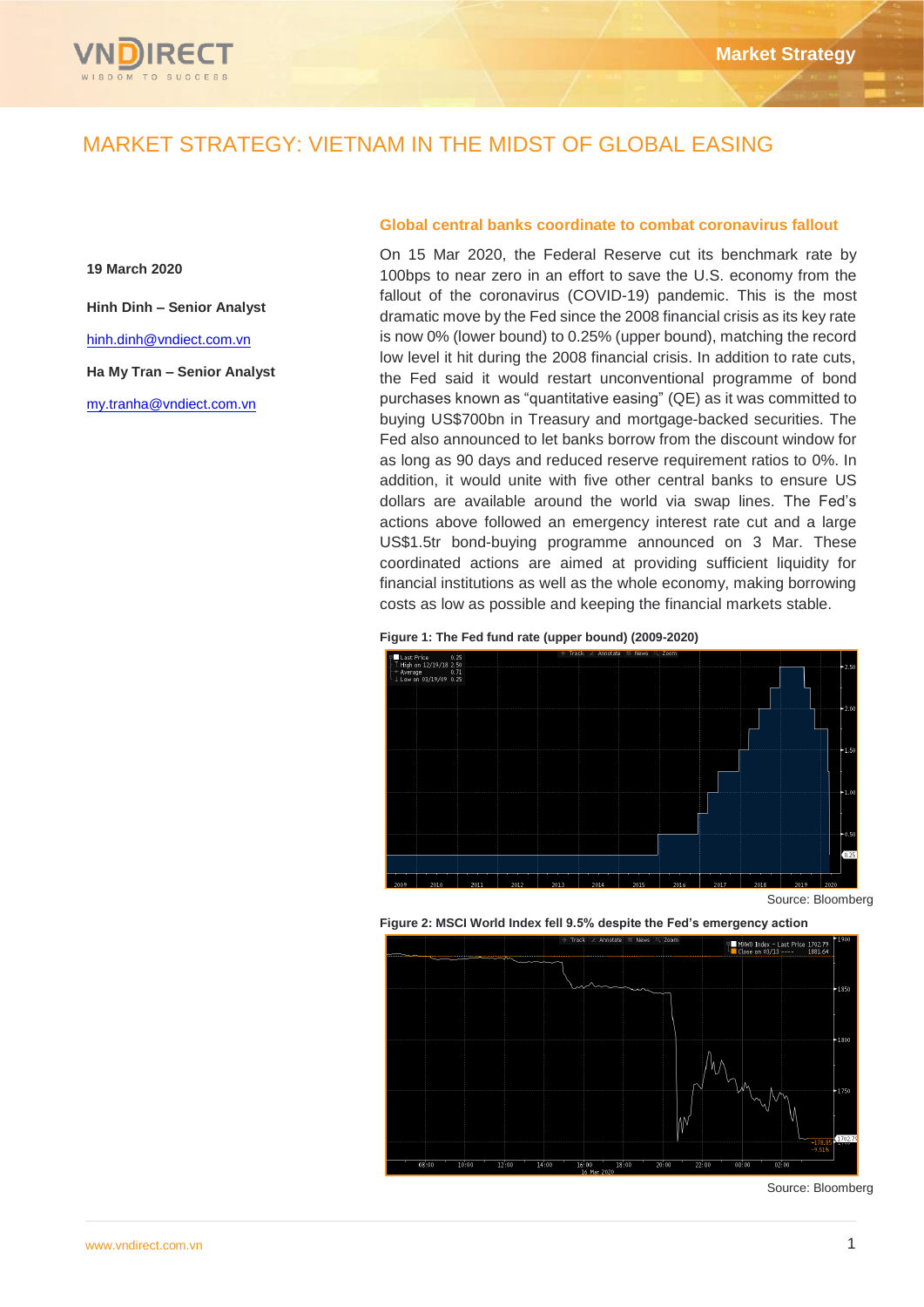

However, investors were unimpressed with the Fed's move, and the global stock market tumbled on 16 Mar amid investors' mounting concerns that the global economy might be in worse shape than market thought.

The Fed's latest move is part of coordinated actions made by several central banks around the world to minimize the negative impact of the COVID-19 pandemic on the global economy. Since the beginning of Feb 2020 when the COVID-19 pandemic spread in China, more than 30 central banks across the world have decided to cut their benchmark rates and expanded assets-purchasing programme in order to provide sufficient liquidity and stabilise financial markets. However, these loosening monetary policies are unlikely to reverse the slowdown of the global economy at least in 1H20F as factories are being shut across the world to inhibit the spread of the pandemic. Therefore, we consider that governments around the world should coordinate with each other and make more powerful fiscal policies along with loosening monetary policy to revive global economy.

**Figure 3: Central banks loosened monetary policy to tackle the impacts of the COVID-19 pandemic on global economy** 



Source: Bloomberg, CNBC, cbrates.com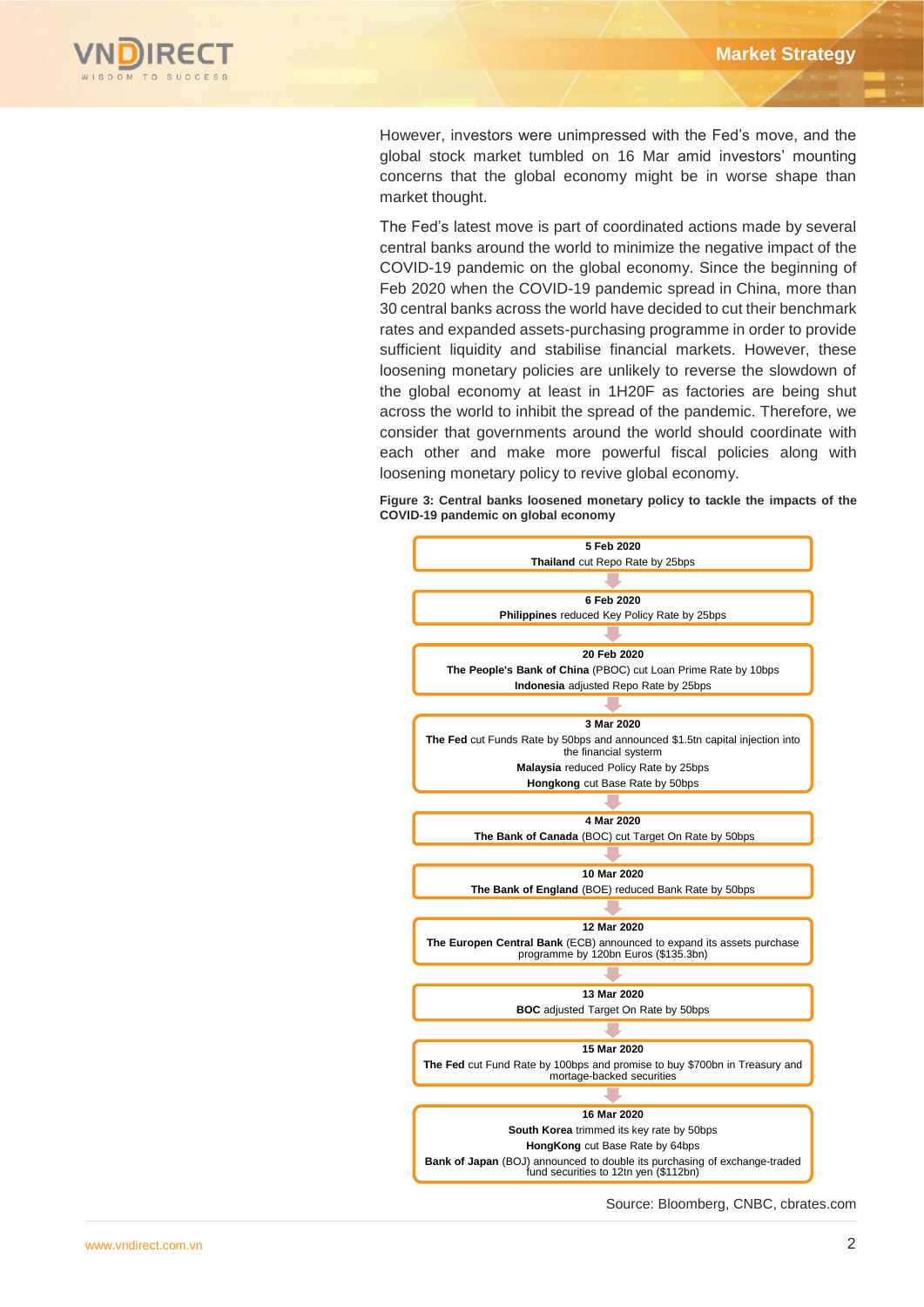



**Figure 4: Rate cuts in Asia-Pacific amid the COVID-19 pandemic** 

# **Vietnam's central bank took strong move to battle COVID-19 impacts**

Following the Fed's decision to drastically lower its policy rate by 100bps while launching a massive US\$700bn QE program, the State Bank of Vietnam (SBV) - the central bank, has stepped up to negate the impact of the COVID-19 pandemic, joining a wave of easing policy across Asia.

To be specific, the refinance rate will be cut to 5% from 6% and the discount rate to 3.5% from 4.0%. The SBV also ordered banks to lower the caps on short-term lending rate to 5.5% from 6.0%. Besides, it cut interest-rate cap for dong-denominated deposits with maturity of one to less than six months to 4.75% from 5.0%, while cutting the overnight lending rate on the interbank market to 6.0% from 7.0%. Additionally, the central bank raised the interest rate on dong compulsory reserves by banks to 1% from 0.8%.

**Figure 5: Vietnam's policy rate since 2014**



Source: SBV, VNDIRECT RESEARCH

Source: Bloomberg, Cbrates.com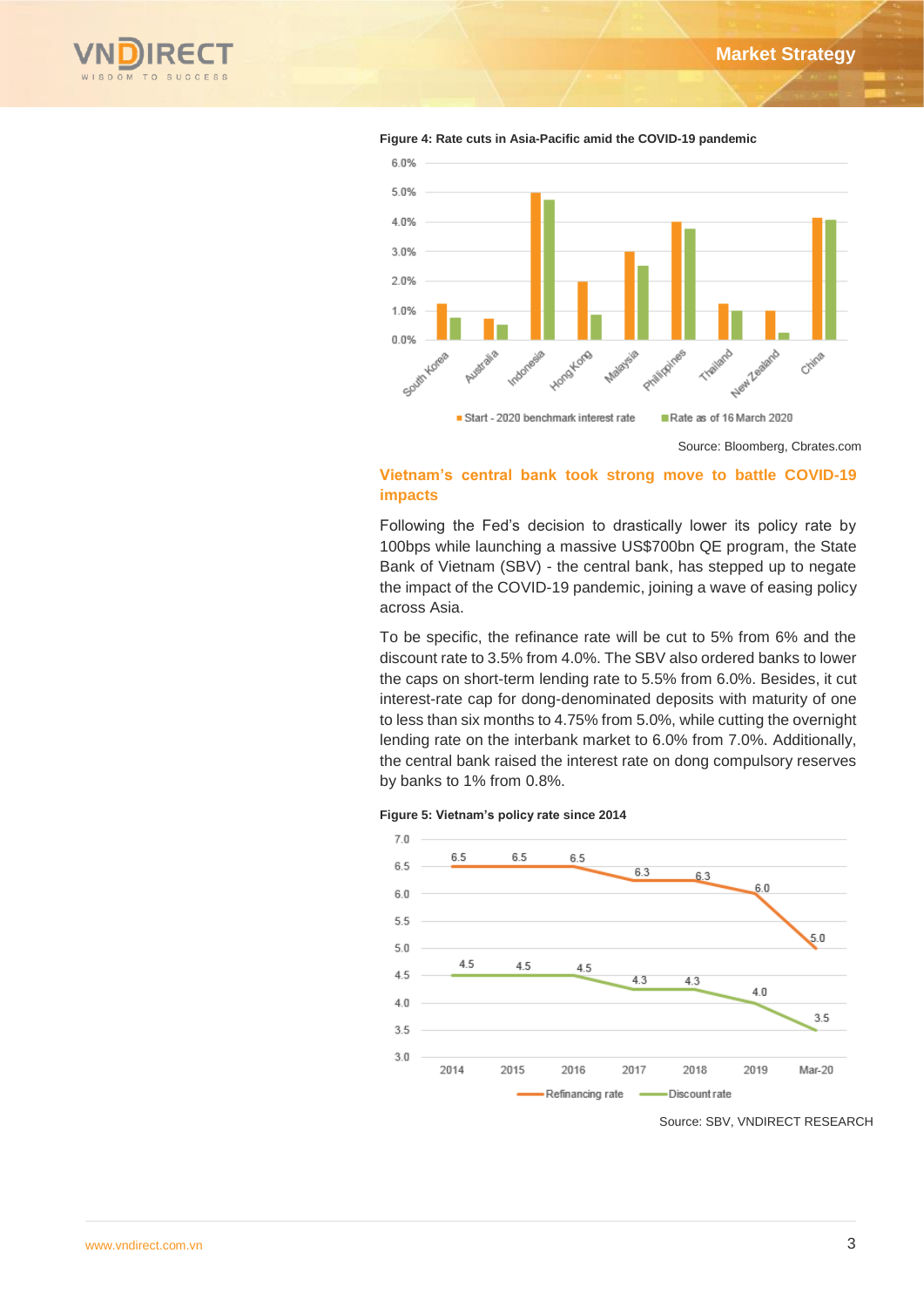



**Figure 6: Vietnam's inflation rate picked up since late-2019 on the back of pork price spike**

In our view, with all the main policy rates being cut more aggressively than previous rate cuts, this policy action will help provide liquidity to the financial system during this difficult period and lower borrowing costs for domestic firms.

However, as we expect inflation to be around the official ceiling of 4.0%, we think the latest action might leave the SBV little room for additional rate cuts. In addition, it is difficult for banks to spur lending as loan demand is likely to be slower during this period. Therefore, we think fiscal policy will be employed to address demand issues over the next few quarters.

### **The Vietnamese dong stays stable amid the chaos**

During 2MFY20, uncertainties stirred up by the COVID-19 spread have seen the dollar broadly strengthen, resulting in the strong depreciation of most Asian currencies. However, the Vietnamese dong seems to be immune to currency pressure in Asia and remains more stable than regional peers.



#### **Figure 7: Most of Asia's currencies have weakened as COVID-19 outbreak**

Source: Bloomberg

Source: GSO, VNDIRECT RESEARCH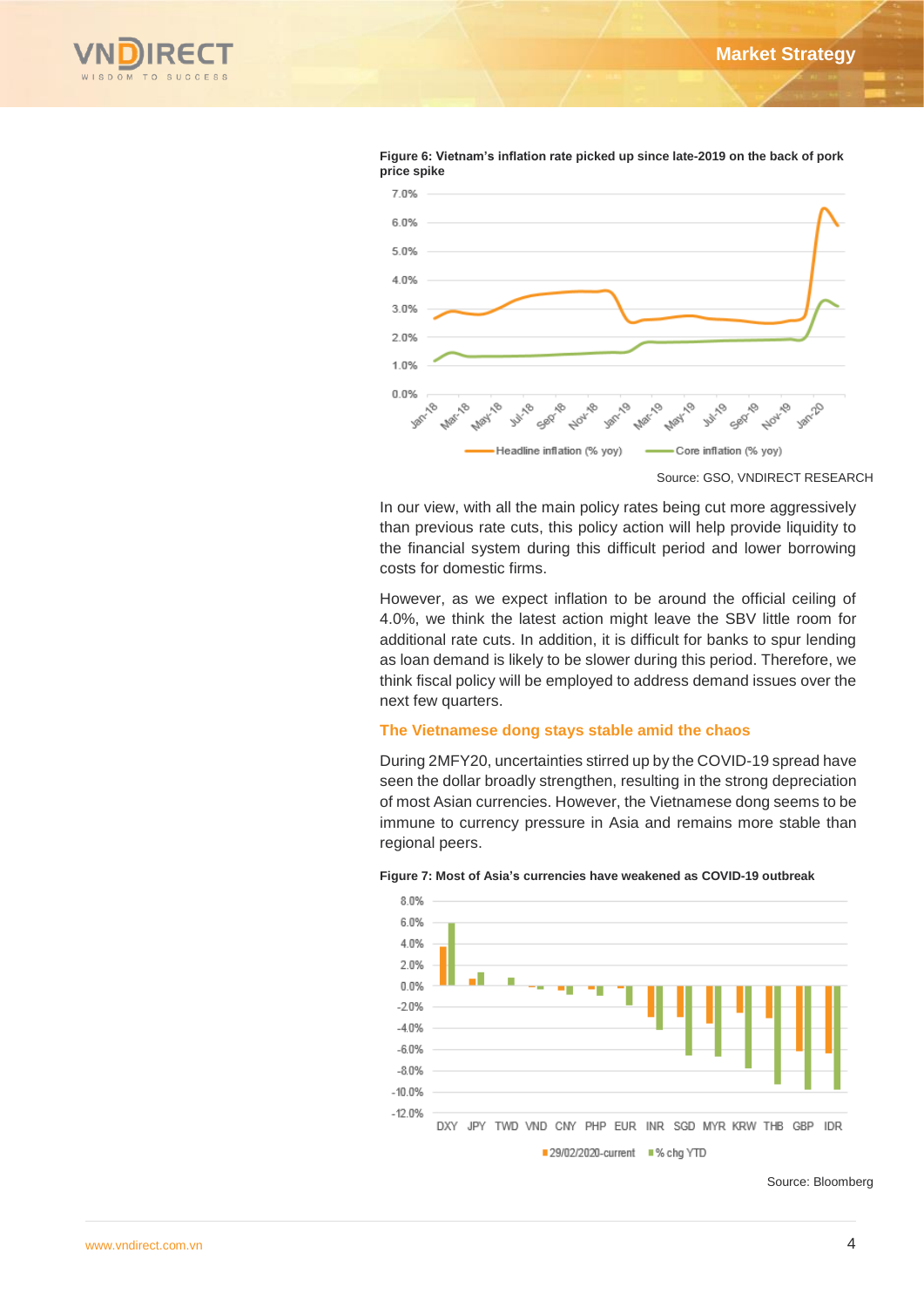

After the Fed made its second surprise rate cut, the U.S. dollar fell against a broad range of currencies. But then the demand for the dollar has outweighed the impact of lower Fed rates as investors seek shelter amid the unprecedented amount of uncertainty caused by the outbreak. Meanwhile, the yuan has been more stable than the dollar during the outbreak, and the pandemic in China appeared to be slowing. In addition, as other central banks could follow Fed in making similar efforts towards further easing to protect the economy from a possible recession due to the COVID-19 and the new quantitative easing scheme will ultimately bring the dollar lower, we think the net impact of global easing policy on the US\$/VND is likely to be muted. Therefore, we maintain our forecast for US\$/VND rate at  $1US\$  = VND23,300-23,500 in 1H20F.

On the other hand, a relative stable currency vs. other Asia countries might hurt Vietnam's export competitiveness. However, we believe a sharp currency devaluation will not be the government's priority in the context of depressed trade and investment activities due to the pandemic as the government would want to control inflation to keep room open for accommodative monetary policy.

**Figure 8: Dollar index vs. USDCNY**



Source: Bloomberg



#### **Figure 9: Fed fund rate & S&P 500 Index**

# **into Vietnam in the short term …** Normally, monetary easing of advanced countries has a rapid spillover

**Easing global financial conditions will not boost capital inflows** 

effect on capital flows into emerging markets. However, in the current environment of heightened risk aversion, monetary accommodation from advanced countries will not be processed in a traditional manner. On the foreign direct investment front, we think foreign investors are likely to postpone their investment decisions until late-2020. On the indirect foreign investment front, the global flight to quality assets will continue until the outbreak is contained globally. As a result, we believe that easing global financial condition will not boost capital inflows into Vietnam from a short-term view.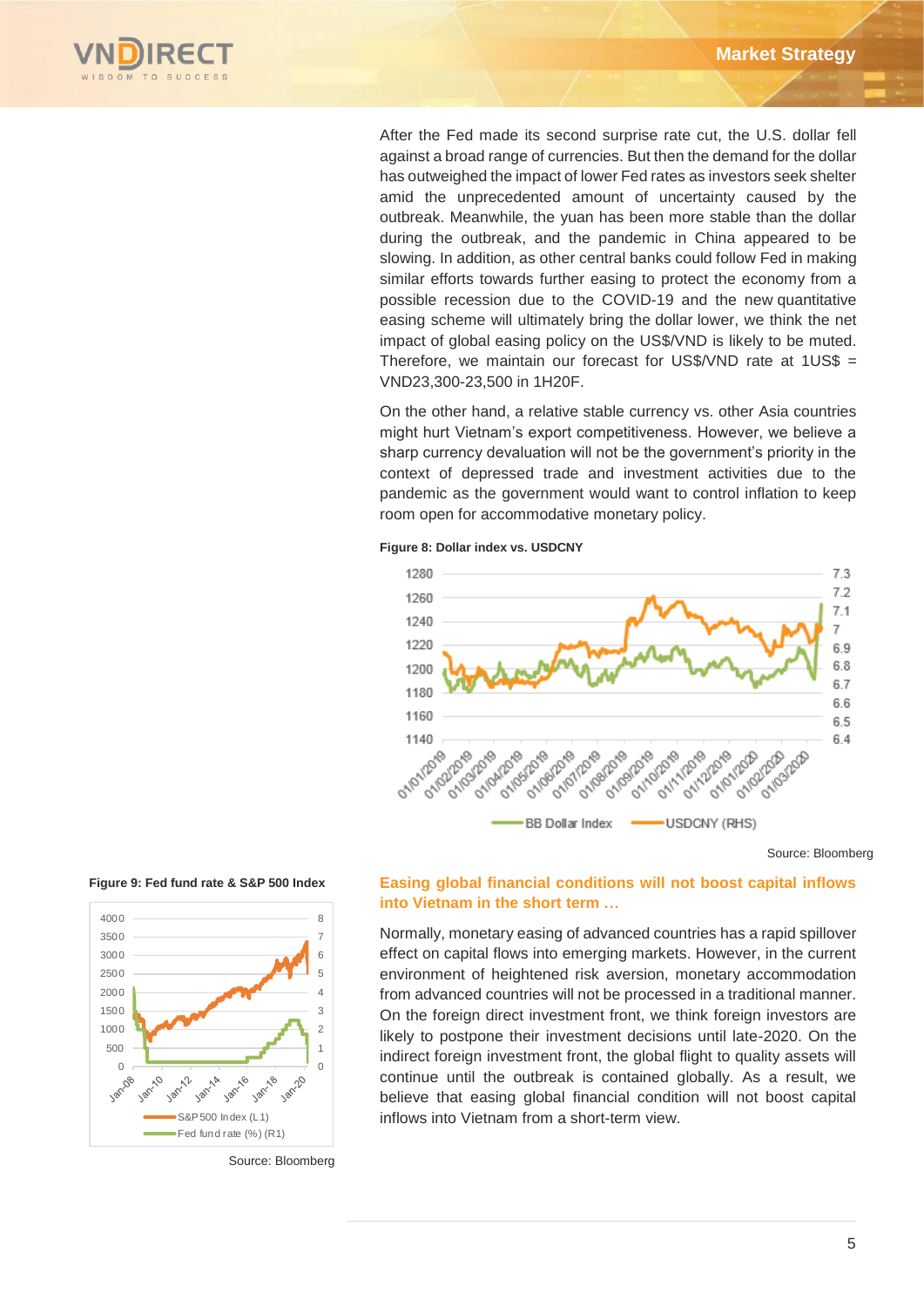

# **… However, it could gradually stabilise investors' sentiment in the financial market**

Although it is unlikely to immediately reverse the downtrends in the global stock market, the monetary easing policies adopted by central banks around the world would provide sufficient liquidity to financial institutions as well as the whole economy and avoid causing a serious disruption in the financial market, thus helping stabilise investors' sentiment.

For Vietnam's stock market, the Fed's announcement on resuming the QE program has not been able to reverse foreign investors' current net-selling trend in the stock market at least in the short term, but it could gradually stabilise investors' sentiment.

**Figure 10: Foreign investors turned to net-selling from 31 Jan 2020 when the coronavirus spread in China** 



Source: Bloomberg



**Figure 11: Equity markets across ASEAN witnessed the massive foreign flight since the outbreak** 

Source: Bloomberg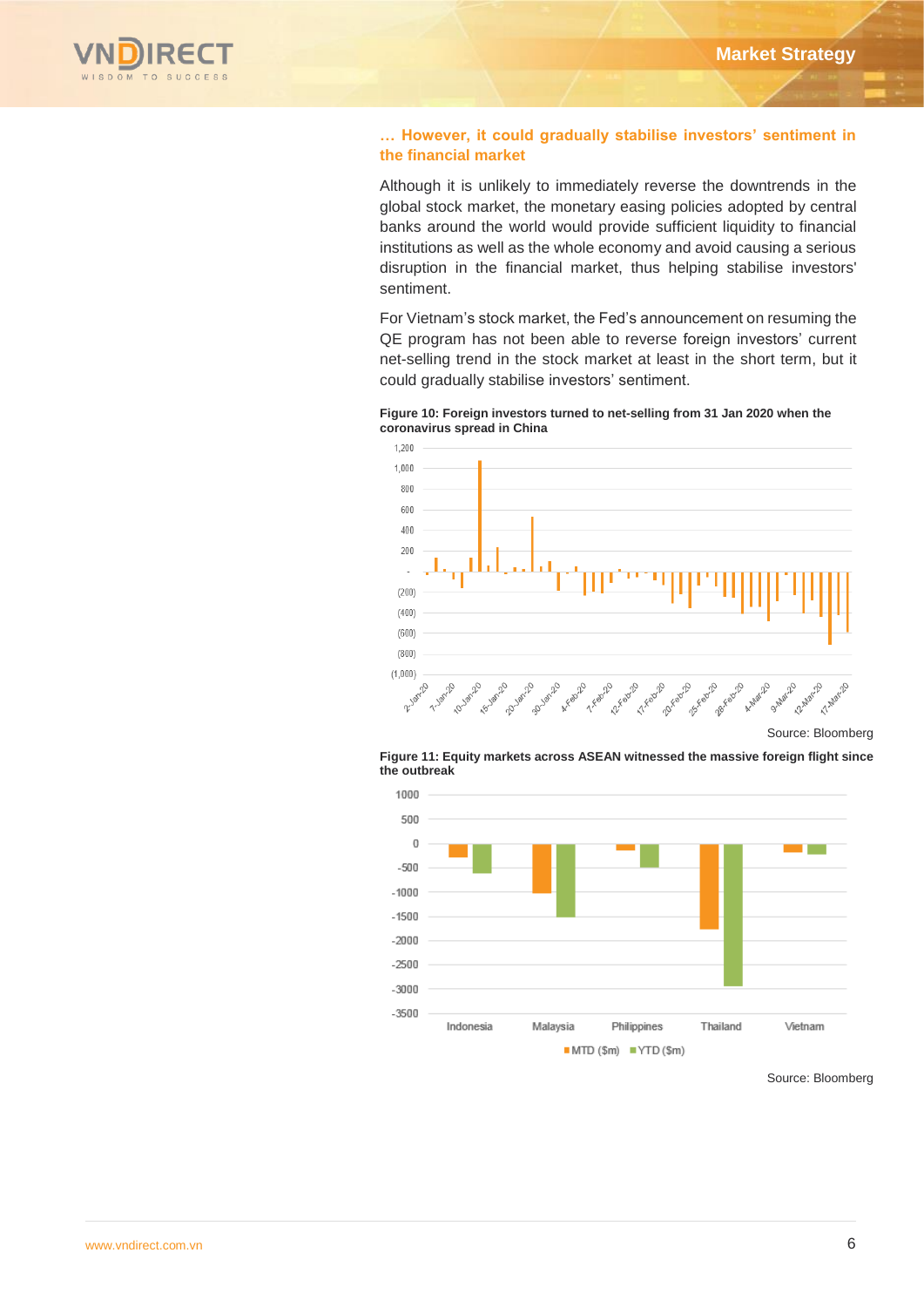

**In the medium- to long term, massive funds would flow into the countries which are able to bring manufacturing activity back to normal at the fastest pace, regarding which Vietnam is among the most potential candidates**

We expect central banks across the world to expand the scale of asset purchase programmes in the near future to save the global economy from recession amid historical-low level of base rate, which could not be reduced any further. In particular, the main goal of QE program is to lower long-term interest rates to spur economic activities when the short-term interest rate hit the zero lower bound. Currently, the Fed's fund rate hits the zero lower bound while the short-term target rate of BOJ stands at -0.1%.

During the 2008-13 period, massive capital flowed into the emerging and frontier markets when the Fed ran its QE program. Although the current situation may not be the same as before, we believe that when the global financial market stabilises, it will stimulate cheap capital towards the countries with better growth outlook. Especially, the cheap capital would flow to the countries which have proved to be effective in containing the COVID-19 outbreak and have the ability to resume manufacturing activities at the fastest pace, regarding which Vietnam is one of the most potential candidates. Vietnam has demonstrated its ability to cope with the pandemic very effectively, which is highly appreciated by the international community. Moreover, Vietnam still maintains its manufacturing activities at normal level despite stepping up the fight against the COVID-19.